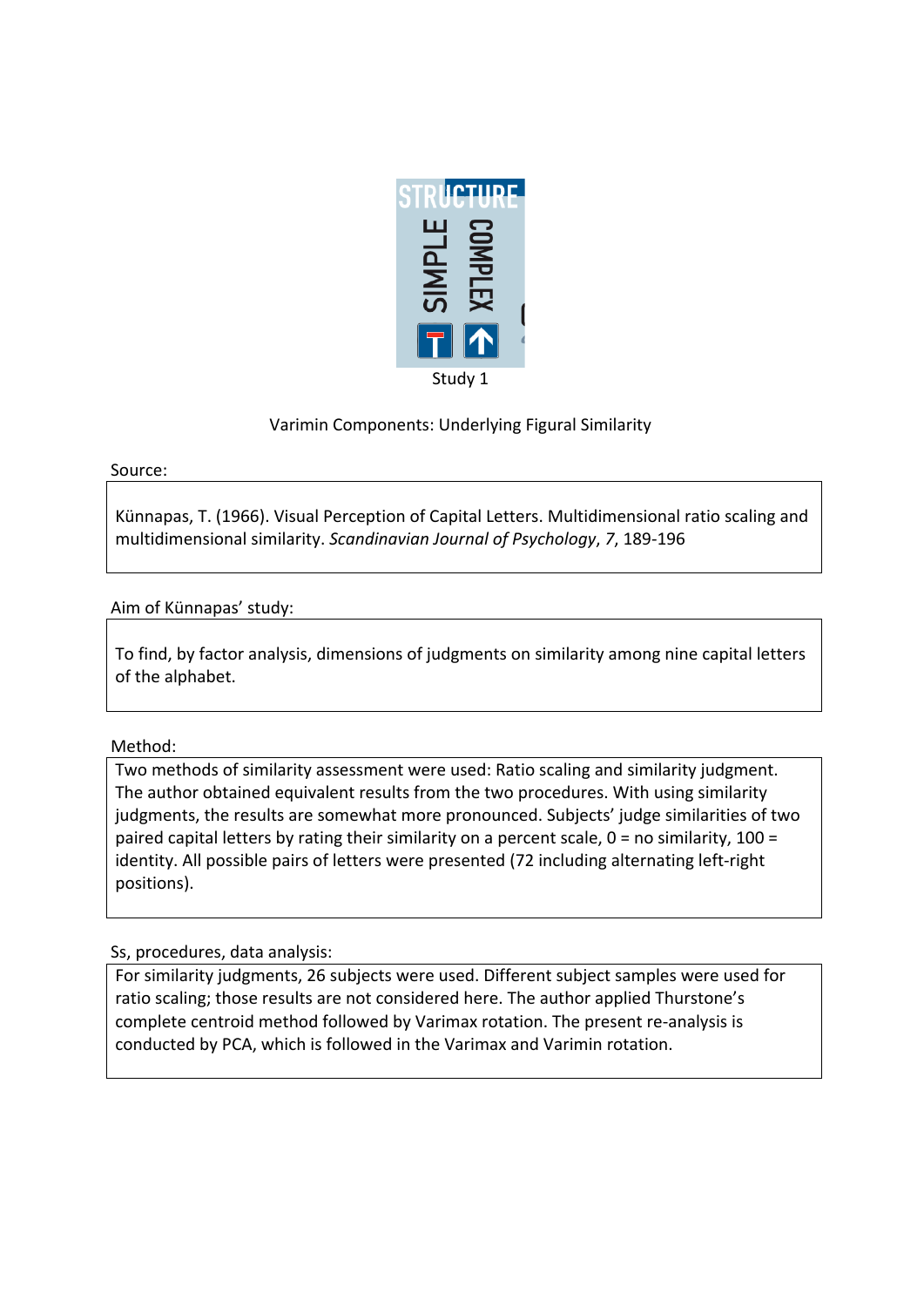| Table 1                                          |
|--------------------------------------------------|
| Data for factor analysis (Table 2 in the paper): |

|   |     |                                      |  |                         | $P$ and the ractor drivity sis (Table 2 in the paper). |
|---|-----|--------------------------------------|--|-------------------------|--------------------------------------------------------|
|   | ∴L. |                                      |  | F E U O S A             |                                                        |
|   |     | .77. 08. 08. 08. 30. 31. 08. 77. 77. |  |                         |                                                        |
|   |     | .50. 18. 40. 62. 12. 10. 50.         |  |                         |                                                        |
|   |     |                                      |  | .36 .55 .29 .26 .08 .13 |                                                        |
| F |     |                                      |  | .84 .08 .05 .21 .15     |                                                        |
| Е |     |                                      |  | .10 .10 .24 .19         |                                                        |
| U |     |                                      |  |                         | .77.25.07                                              |
| O |     |                                      |  |                         | $.34$ $.11$                                            |
| S |     |                                      |  |                         | .08                                                    |
| А |     |                                      |  |                         |                                                        |
|   |     |                                      |  |                         |                                                        |

Eigenvalues:

3.39 1.82 1.34 0.94 0.70 ...

#### Varimax results

The present Varimax result does not differ noticeably from Künnapas' Varimax result. Künnapas distinguished three dimensions: roundedness (F1), rectangularity (F2), and vertical linearity (F3)

| Varimax loadings: |          |  |                |  |                |  |
|-------------------|----------|--|----------------|--|----------------|--|
|                   | F1       |  | F <sub>2</sub> |  | F <sub>3</sub> |  |
| <b>Stimulus</b>   | Rounded- |  | Rectan-        |  | Vertical       |  |
|                   | ness     |  | gularity       |  | Linearity      |  |
|                   |          |  |                |  |                |  |
|                   | .026     |  | .227           |  | .924           |  |
| J                 | .441     |  | $-.044$        |  | .808           |  |
| L                 | .109     |  | .425           |  | .739           |  |
| F                 | $-.013$  |  | .895           |  | .168           |  |
| F                 | .036     |  | .926           |  | .182           |  |
| U                 | .831     |  | $-.048$        |  | .369           |  |
| Ω                 | .900     |  | .016           |  | .112           |  |
| S                 | .602     |  | .368           |  | $-.204$        |  |
| А                 | .167     |  | .341           |  | $-.048$        |  |

#### Table 2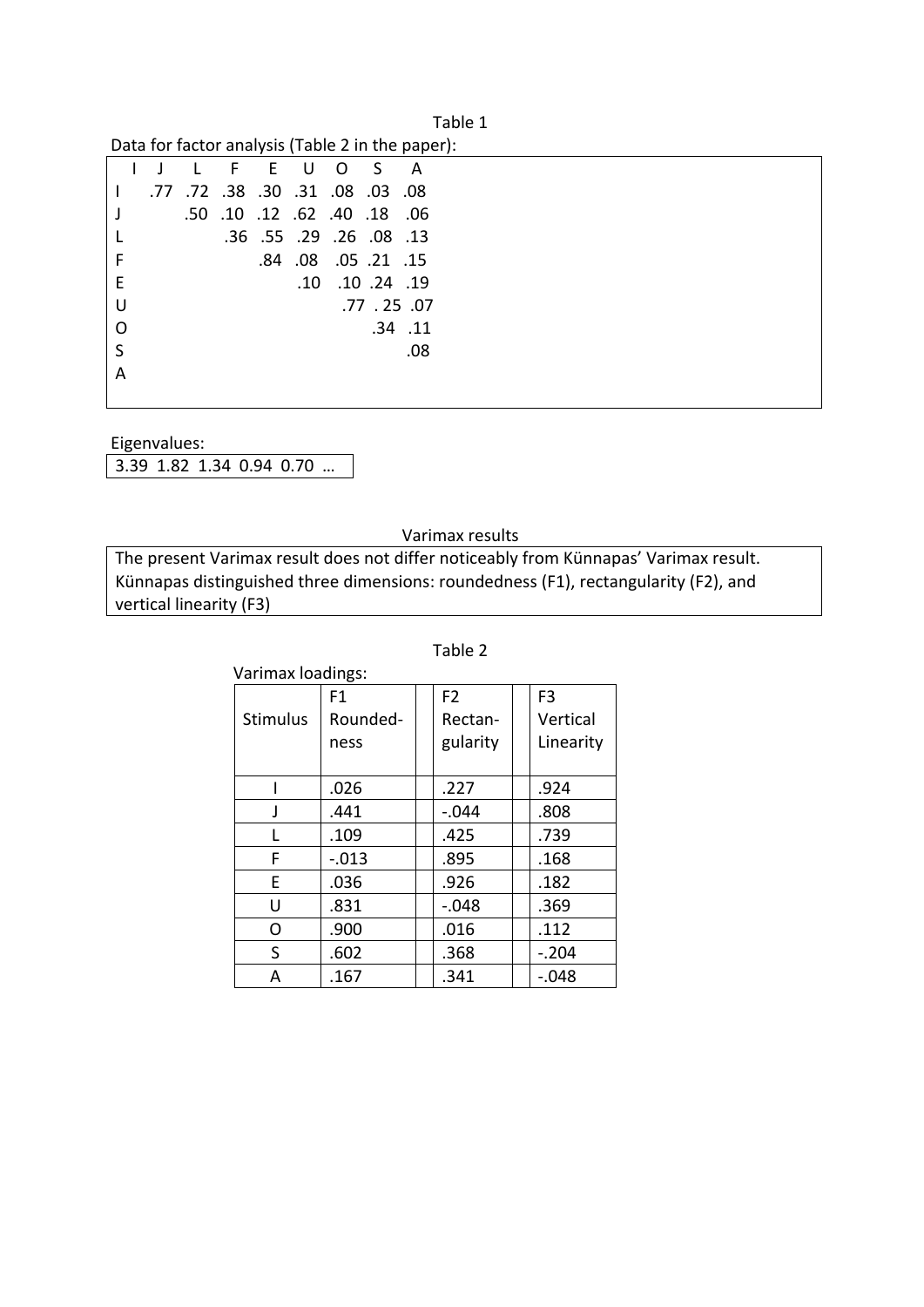### Criticism:

Varimax F1 "roundedness": The loadings of F1, even though similar to Varimin-factor "straight vs. rounded" (see Varimin-F2 below), do not show bipolarity, and thus, they do not indicate, by  $+/-$  sign, the opposing qualities of rounded (e.g. "O") vs. straight (e.g. "I").

Varimax F2 "rectangularity": The capitals "L"," S", "A", and "I" have moderate F2 loadings. However, there is nothing rectangular in "S", "A", and "I," the angles in "A" are not rectangular.

Varimax F3 "vertical linearity": Two figural features are used in combination (vertical, linear) to establish one dimension. Dimensions should represent single features, not combinations of features. "U" has a moderate F3 loading (linearity) even though the dominant feature of "U" is that it is rounded which is the opposite of linearity.

Künnapas does not address problems of interpretation of his Varimax factors. Instead he summarises: "The results...appear meaningful and easily interpretable ...".

## Varimin results

Varimin F1 is a general factor with positive loadings only and low variance across variables. Its meaning can only be guessed. It cannot be revealed by comparing pairs of variables with large loading differences on F1. All differences are small. The most probable determinant of F1 is response set, which may be termed "similarity bias" (comparable to "acquiescence"). The Ss were requested to assess similarity, not oppositeness. They were probably led to overestimate figural similarities and to ignore opposing figural features. Thus some bias favoring positive intercorrelations has likely been introduced.

| Varimin loadings: |         |  |                   |  |                |
|-------------------|---------|--|-------------------|--|----------------|
|                   | F1      |  | F <sub>2</sub>    |  | F <sub>3</sub> |
|                   | General |  | Non-rounded $(+)$ |  | Complex $(+)$  |
|                   | factor  |  | VS.               |  | VS.            |
|                   |         |  | rounded (-)       |  | simple (-)     |
|                   | .574    |  | .566              |  | $-.507$        |
| J                 | .633    |  | .085              |  | $-665$         |
|                   | .662    |  | .487              |  | $-.250$        |
| F                 | .603    |  | .467              |  | .497           |
| E                 | .660    |  | .451              |  | .501           |
| U                 | .687    |  | $-438$            |  | $-.405$        |
| Ω                 | .653    |  | $-0.598$          |  | $-187$         |
| S                 | .524    |  | $-.402$           |  | $-.320$        |
| Α                 | .293    |  | $-.009$           |  | .247           |